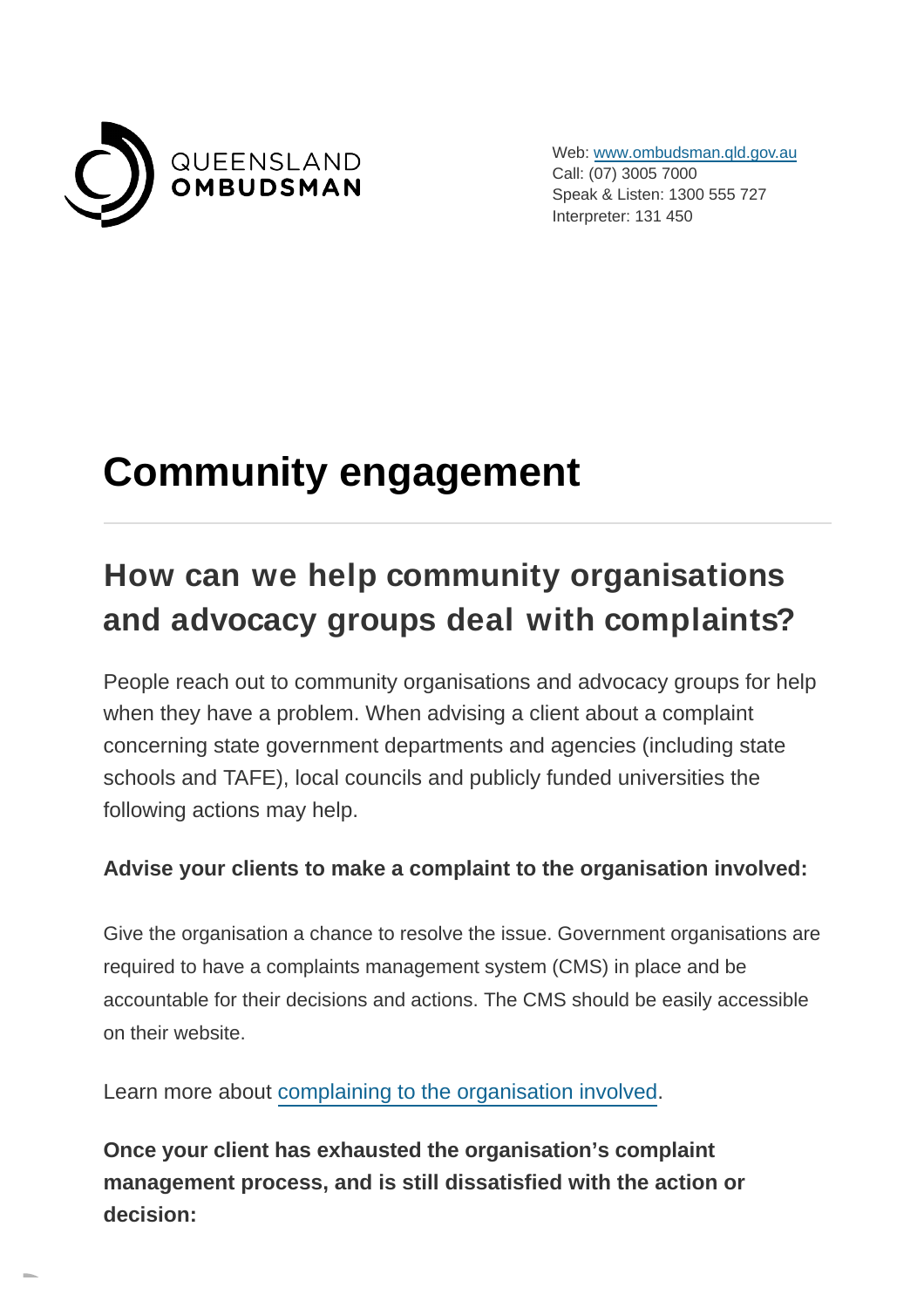Find out what is in the [Queensland Ombudsman's jurisdiction](https://www.ombudsman.qld.gov.au/how-to-complain/what-we-can-help-with/what-we-can-help-with) (those matters it can deal with) before [making a complaint](https://www.ombudsman.qld.gov.au/how-to-complain/how-to-complain).

You can print the [Who do I complain to? \(PDF](https://www.ombudsman.qld.gov.au/ArticleDocuments/283/Who%20do%20I%20complain%20to%20-%20A4%20PUBLIC.PDF.aspx) 237.5KB) poster to display in your community centre.

### **Child safety resources - helping children and young people to make a complaint**

[Resources are available](https://www.ombudsman.qld.gov.au/how-to-complain/complaints-process/common-complaints/child-safety#helping_children) from the National Office for Child Safety to help children and young people speak up and make a complaint. There is also information for adults in community groups and organisations to help children and young people through the complaint process.

### **Queensland's complaints landscape (QCL) presentations**

We have prepared a presentation for community organisations about Queensland's complaints landscape. This presentation was developed to build greater knowledge in the community about complaints management systems and the Office's services. It covers navigating the complaints landscape, what you should expect in a complaints process, how to approach making a complaint, how to progress a complaint and when and how to contact us.

- [PDF of Queensland complaints landscape presentation \(PDF](https://www.ombudsman.qld.gov.au/ArticleDocuments/283/Queensland_Complaints_Landscape_presentation%2016-9%20FINAL.pdf.aspx) 1.7MB)
- [Narrated video on YouTube channel of Queensland's complaints](https://youtu.be/iMO-qmcath8) landscape

For more information, please contact us on (07) 3035 4120 or [training@ombudsman.qld.gov.au.](mailto:training@ombudsman.qld.gov.au)

### An error occurred.

Try watching this video on www.youtube.com, or enable JavaScript if it is disabled in your browser.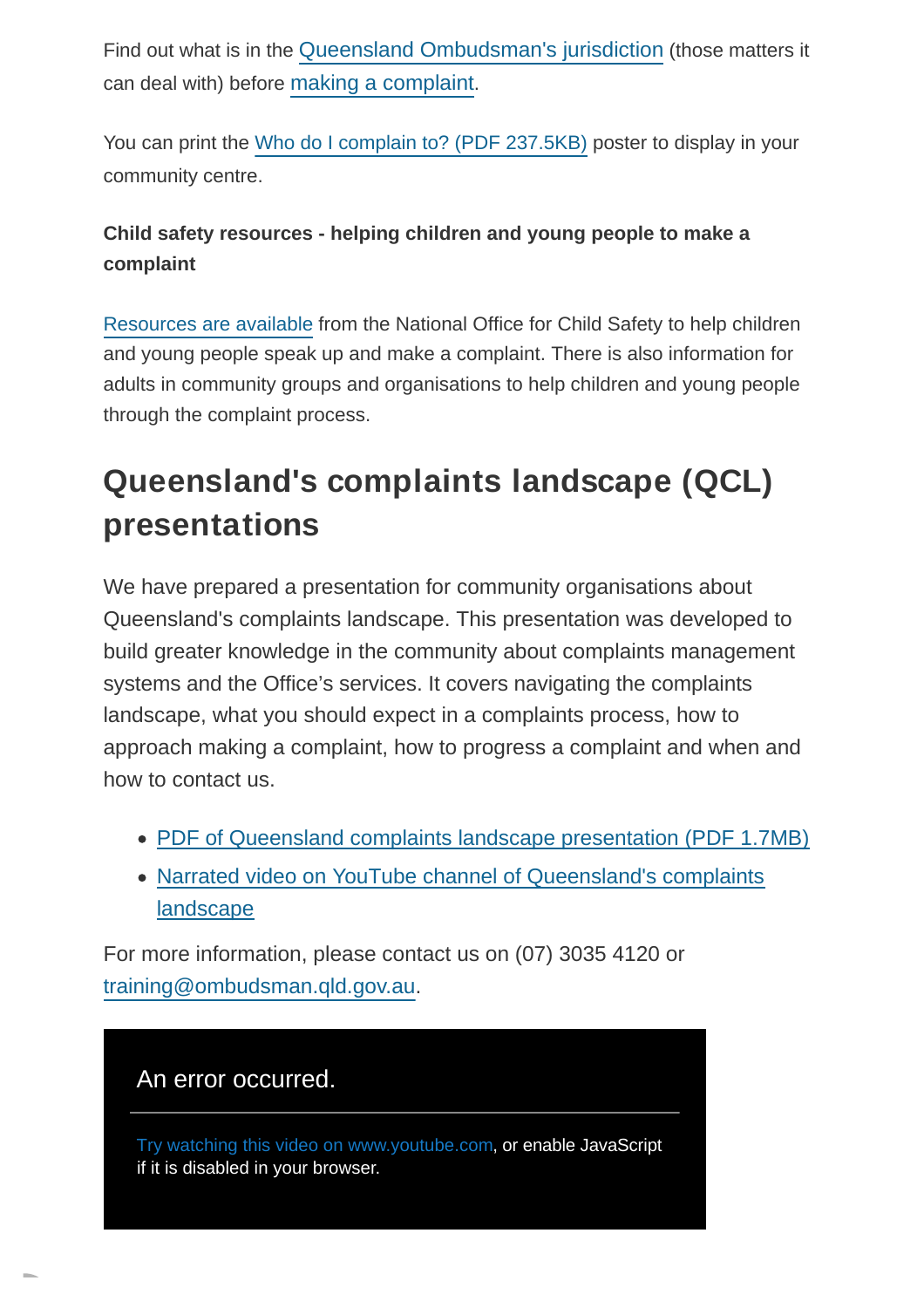### **Video resource for councillor induction: Complaints, human rights and PIDs - what every councillor needs to know**

This detailed overview for councillor inductions in Queensland looks at:

- the role of the Queensland Ombudsman
- the local government complaints framework
- human rights in decision-making
- public interest disclosures

The video also identifies further useful resources for councillors and council officers.

| An error occurred.                                                                                     |
|--------------------------------------------------------------------------------------------------------|
| Try watching this video on www.youtube.com, or enable JavaScript<br>if it is disabled in your browser. |

### **Printed material**

If you wish to request printed brochures or posters about the Queensland Ombudsman's role and services for display at your office, please contact us on (07) 3035 4120 or [training@ombudsman.qld.gov.au.](mailto:training@ombudsman.qld.gov.au) You can also download and print our brochures and posters via the links below:

#### **Brochures**

- ' [How can the Queensland Ombudsman help me? \(PDF](https://www.ombudsman.qld.gov.au/ArticleDocuments/283/DL%20brochure%20-%20how%20can%20the%20Queensland%20Ombudsman%20help%20me.pdf.aspx) 1.4MB)'
- '[Got a problem with a state government agency, local council or public](https://www.ombudsman.qld.gov.au/ArticleDocuments/283/DL%20flyer%20-%20Its%20OK%20to%20complain.PDF.aspx) university? It's OK to complain (PDF 1.3MB)'

#### **A3 posters**

• [I appreciate your efforts to resolve my problem, I am very happy with](https://www.ombudsman.qld.gov.au/ArticleDocuments/283/QO%20Poster%20A3%20-%20I%20appreciate%20your%20efforts%20to%20resolve%20my%20problem.pdf.aspx) the result (PDF 1.8MB)'